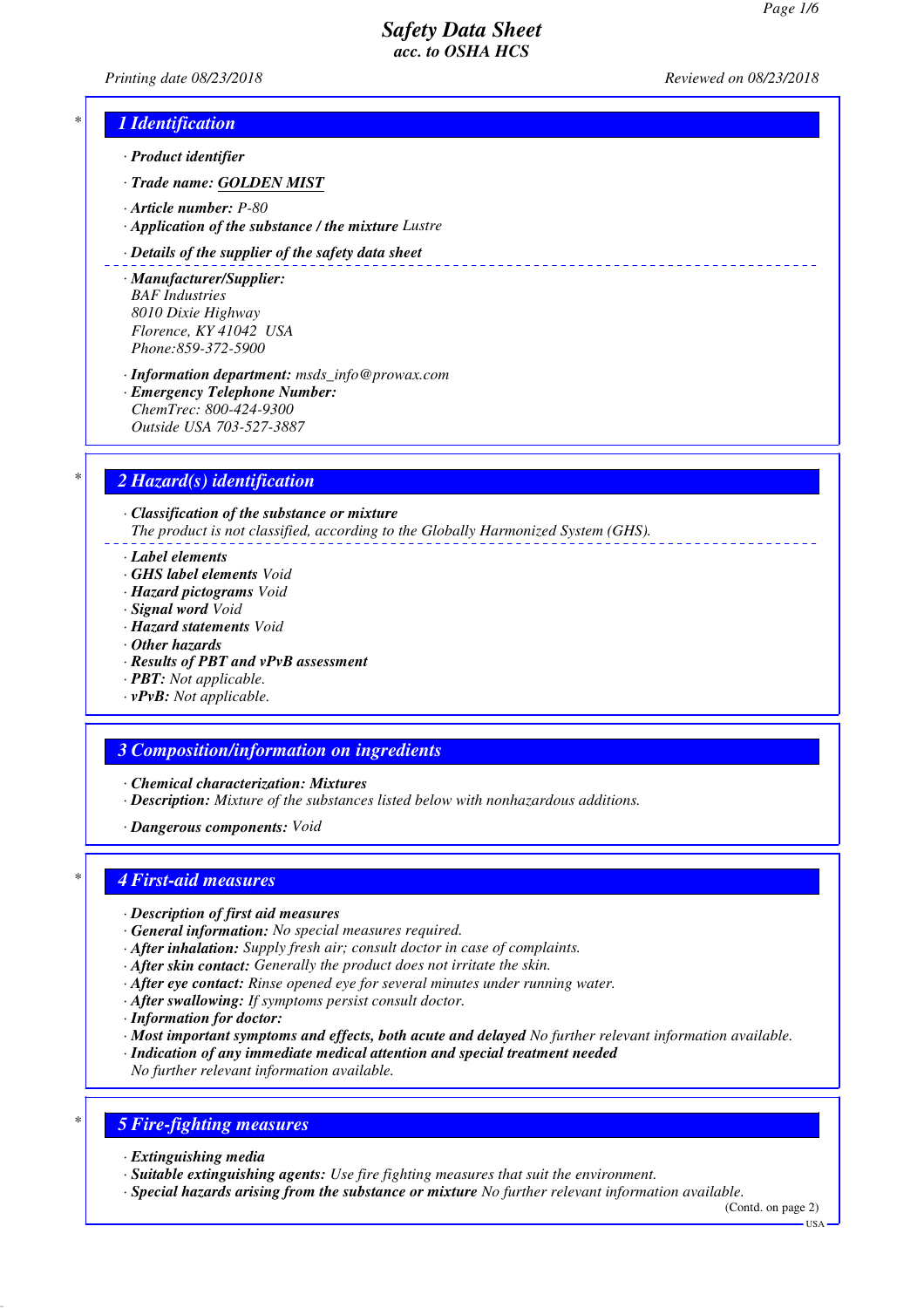*Printing date 08/23/2018 Reviewed on 08/23/2018*

(Contd. of page 1)

*Trade name: GOLDEN MIST*

- *· Advice for firefighters*
- *· Protective equipment: No special measures required.*

### *\* 6 Accidental release measures*

- *· Personal precautions, protective equipment and emergency procedures Not required.*
- *· Environmental precautions:*
- *Dilute with plenty of water.*
- *Do not allow to enter sewers/ surface or ground water.*
- *· Methods and material for containment and cleaning up:*
- *Absorb with liquid-binding material (sand, diatomite, acid binders, universal binders, sawdust).*
- *· Reference to other sections*
- *No dangerous substances are released.*
- *See Section 7 for information on safe handling.*
- *See Section 8 for information on personal protection equipment.*
- *See Section 13 for disposal information.*

### *\* 7 Handling and storage*

- *· Handling:*
- *· Precautions for safe handling No special measures required.*
- *· Information about protection against explosions and fires: No special measures required.*
- *· Conditions for safe storage, including any incompatibilities*
- *· Storage:*
- *· Requirements to be met by storerooms and receptacles: No special requirements.*
- *· Information about storage in one common storage facility: Not required.*
- *· Further information about storage conditions: None.*
- *· Specific end use(s) No further relevant information available.*

### *8 Exposure controls/personal protection*

- *· Additional information about design of technical systems: No further data; see item 7.*
- *· Control parameters*
- *· Components with limit values that require monitoring at the workplace:*
- *The product does not contain any relevant quantities of materials with critical values that have to be monitored at the workplace.*
- *· Additional information: The lists that were valid during the creation were used as basis.*
- *· Exposure controls*
- *· Personal protective equipment:*
- *· General protective and hygienic measures:*
- *The usual precautionary measures for handling chemicals should be followed.*
- *· Breathing equipment: Not required.*
- *· Protection of hands:*

*The glove material has to be impermeable and resistant to the product/ the substance/ the preparation. Due to missing tests no recommendation to the glove material can be given for the product/ the preparation/ the chemical mixture.*

*Selection of the glove material on consideration of the penetration times, rates of diffusion and the degradation*

*· Material of gloves*

*The selection of the suitable gloves does not only depend on the material, but also on further marks of quality and varies from manufacturer to manufacturer. As the product is a preparation of several substances, the resistance of the glove material can not be calculated in advance and has therefore to be checked prior to the application.*

(Contd. on page 3)

 $-11S_A$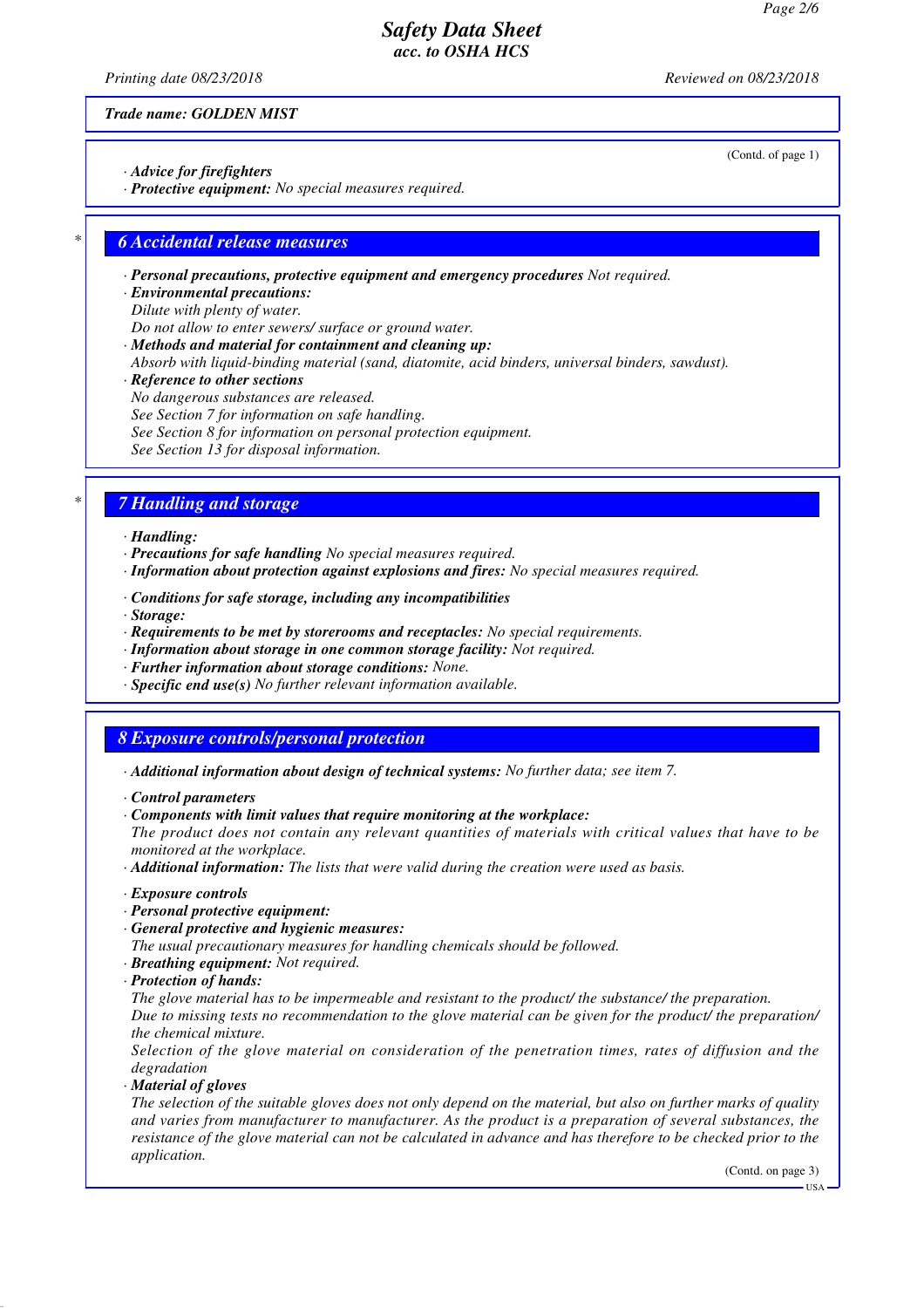*Printing date 08/23/2018 Reviewed on 08/23/2018*

(Contd. of page 2)

*Trade name: GOLDEN MIST*

*· Penetration time of glove material*

*The exact break through time has to be found out by the manufacturer of the protective gloves and has to be observed.*

*· Eye protection: Goggles recommended during refilling.*

# *\* 9 Physical and chemical properties*

| · Information on basic physical and chemical properties    |                                               |
|------------------------------------------------------------|-----------------------------------------------|
| <b>General Information</b>                                 |                                               |
| $\cdot$ Appearance:                                        |                                               |
| Form:                                                      | Fluid                                         |
| Color:                                                     | Light yellow                                  |
| $\cdot$ Odor:                                              | Pleasant                                      |
| · Odor threshold:                                          | Not determined.                               |
| $\cdot$ pH-value at 20 °C (68 °F):                         | 8.3                                           |
| $\cdot$ Change in condition                                |                                               |
| <b>Melting point/Melting range:</b>                        | Undetermined.                                 |
| <b>Boiling point/Boiling range:</b>                        | 100 °C (212 °F)                               |
| · Flash point:                                             | Not applicable.                               |
| · Flammability (solid, gaseous):                           | Not applicable.                               |
| · Decomposition temperature:                               | Not determined.                               |
| $\cdot$ Auto igniting:                                     | Product is not selfigniting.                  |
| · Danger of explosion:                                     | Product does not present an explosion hazard. |
| $\cdot$ Explosion limits:                                  |                                               |
| Lower:                                                     | Not determined.                               |
| <b>Upper:</b>                                              | Not determined.                               |
| $\cdot$ Vapor pressure at 20 °C (68 °F):                   | $23$ hPa (17.3 mm Hg)                         |
| $\cdot$ Density at 20 °C (68 °F):                          | 0.9982 $g/cm^3$ (8.33 lbs/gal)                |
| · Relative density                                         | Not determined.                               |
| · Vapor density                                            | Not determined.                               |
| $\cdot$ Evaporation rate                                   | Not determined.                               |
| · Solubility in / Miscibility with                         |                                               |
| Water:                                                     | Fully miscible.                               |
| · Partition coefficient (n-octanol/water): Not determined. |                                               |
| · Viscosity:                                               |                                               |
| Dynamic at 20 °C (68 °F):                                  | $0$ mPas                                      |
| Kinematic at 40 °C (104 °F):                               | $<20.5$ mm $2/s$                              |
| · Solvent content:                                         |                                               |
| Organic solvents:                                          | $0.2\%$                                       |
| Water:                                                     | 90.4%                                         |
| <b>VOC</b> content:                                        | $0.20 \%$                                     |
|                                                            | 2.0 g/l / 0.02 lb/gal                         |
| <b>Solids content:</b>                                     | 5.3%                                          |
| $·$ Other information                                      | No further relevant information available.    |
|                                                            |                                               |

# *\* 10 Stability and reactivity*

*· Reactivity No further relevant information available.*

(Contd. on page 4)

USA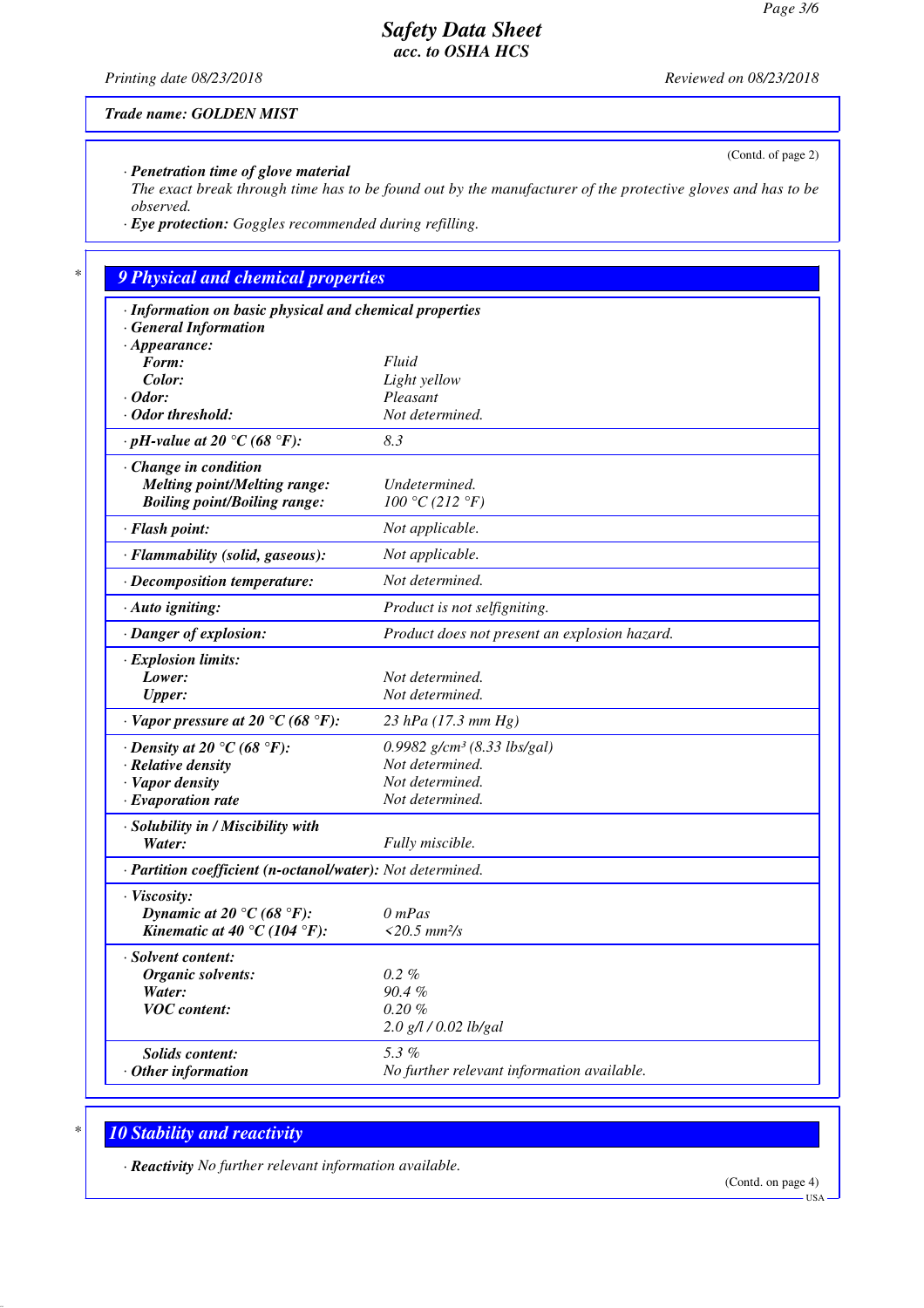*Printing date 08/23/2018 Reviewed on 08/23/2018*

(Contd. of page 3)

*Trade name: GOLDEN MIST*

- *· Chemical stability*
- *· Thermal decomposition / conditions to be avoided: No decomposition if used according to specifications.*
- *· Possibility of hazardous reactions No dangerous reactions known.*
- *· Conditions to avoid No further relevant information available.*
- *· Incompatible materials: No further relevant information available.*
- *· Hazardous decomposition products: No dangerous decomposition products known.*

### *\* 11 Toxicological information*

- *· Information on toxicological effects*
- *· Acute toxicity:*
- *· Primary irritant effect:*
- *· on the skin: No irritant effect.*
- *· on the eye: No irritating effect.*
- *· Sensitization: No sensitizing effects known.*
- *· Additional toxicological information:*
- *The product is not subject to classification according to internally approved calculation methods for preparations:*

*When used and handled according to specifications, the product does not have any harmful effects according to our experience and the information provided to us.*

*· Carcinogenic categories*

*· IARC (International Agency for Research on Cancer)*

*None of the ingredients is listed.*

#### *· NTP (National Toxicology Program)*

*None of the ingredients is listed.*

*· OSHA-Ca (Occupational Safety & Health Administration)*

*None of the ingredients is listed.*

# *\* 12 Ecological information*

- *· Toxicity*
- *· Aquatic toxicity: No further relevant information available.*
- *· Persistence and degradability No further relevant information available.*
- *· Behavior in environmental systems:*
- *· Bioaccumulative potential No further relevant information available.*
- *· Mobility in soil No further relevant information available.*
- *· Additional ecological information:*
- *· General notes:*
- *Water hazard class 1 (Self-assessment): slightly hazardous for water*

*Do not allow undiluted product or large quantities of it to reach ground water, water course or sewage system.*

- *· Results of PBT and vPvB assessment*
- *· PBT: Not applicable.*
- *· vPvB: Not applicable.*
- *· Other adverse effects No further relevant information available.*

### *13 Disposal considerations*

- *· Waste treatment methods*
- *· Recommendation: Smaller quantities can be disposed of with household waste.*
- *· Uncleaned packagings:*
- *· Recommendation: Disposal must be made according to official regulations.*

(Contd. on page 5)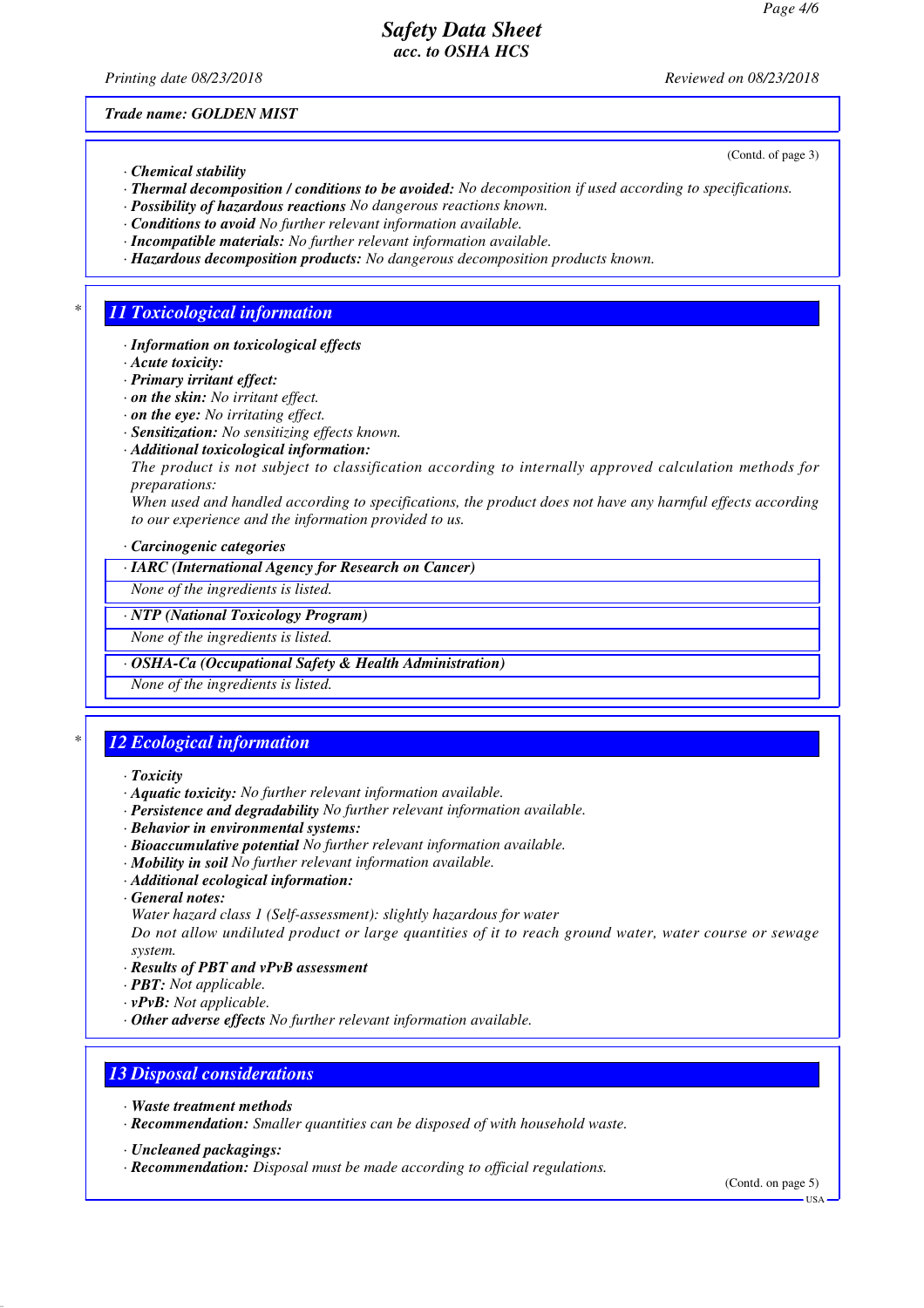*Printing date 08/23/2018 Reviewed on 08/23/2018*

(Contd. of page 4)

### *Trade name: GOLDEN MIST*

*· Recommended cleansing agent: Water, if necessary with cleansing agents.*

| <b>14 Transport information</b>              |                 |
|----------------------------------------------|-----------------|
| $\cdot$ UN-Number                            |                 |
| · DOT, ADR, ADN, IMDG, IATA                  | Void            |
| $\cdot$ UN proper shipping name              |                 |
| · DOT, ADR, ADN, IMDG, IATA                  | Void            |
| $\cdot$ Transport hazard class(es)           |                 |
| · DOT, ADR, ADN, IMDG, IATA                  |                 |
| · Class                                      | Void            |
| · Packing group                              |                 |
| · DOT, ADR, IMDG, IATA                       | Void            |
| · Environmental hazards:                     |                 |
| $\cdot$ Marine pollutant:                    | $N_{O}$         |
| · Special precautions for user               | Not applicable. |
| · Transport in bulk according to Annex II of |                 |
| <b>MARPOL73/78 and the IBC Code</b>          | Not applicable. |
| · UN "Model Regulation":                     | Void            |

### *\* 15 Regulatory information*

*· Safety, health and environmental regulations/legislation specific for the substance or mixture · Sara*

*· Section 355 (extremely hazardous substances):*

*None of the ingredients is listed.*

*· Section 313 (Specific toxic chemical listings):*

*52-51-7 bronopol (INN)*

*· TSCA (Toxic Substances Control Act) All ingredients are listed*

*· Proposition 65*

*· Chemicals known to cause cancer:*

*None of the ingredients is listed.*

*· Chemicals known to cause reproductive toxicity for females:*

*None of the ingredients is listed.*

*· Chemicals known to cause reproductive toxicity for males:*

*None of the ingredients is listed.*

*· Chemicals known to cause developmental toxicity:*

*None of the ingredients is listed.*

*· Carcinogenic categories*

*· EPA (Environmental Protection Agency)*

*None of the ingredients is listed.*

*· TLV (Threshold Limit Value established by ACGIH)*

*None of the ingredients is listed.*

*· NIOSH-Ca (National Institute for Occupational Safety and Health)*

*None of the ingredients is listed.*

*· GHS label elements Void*

(Contd. on page 6)

 $-<sub>USA</sub>$